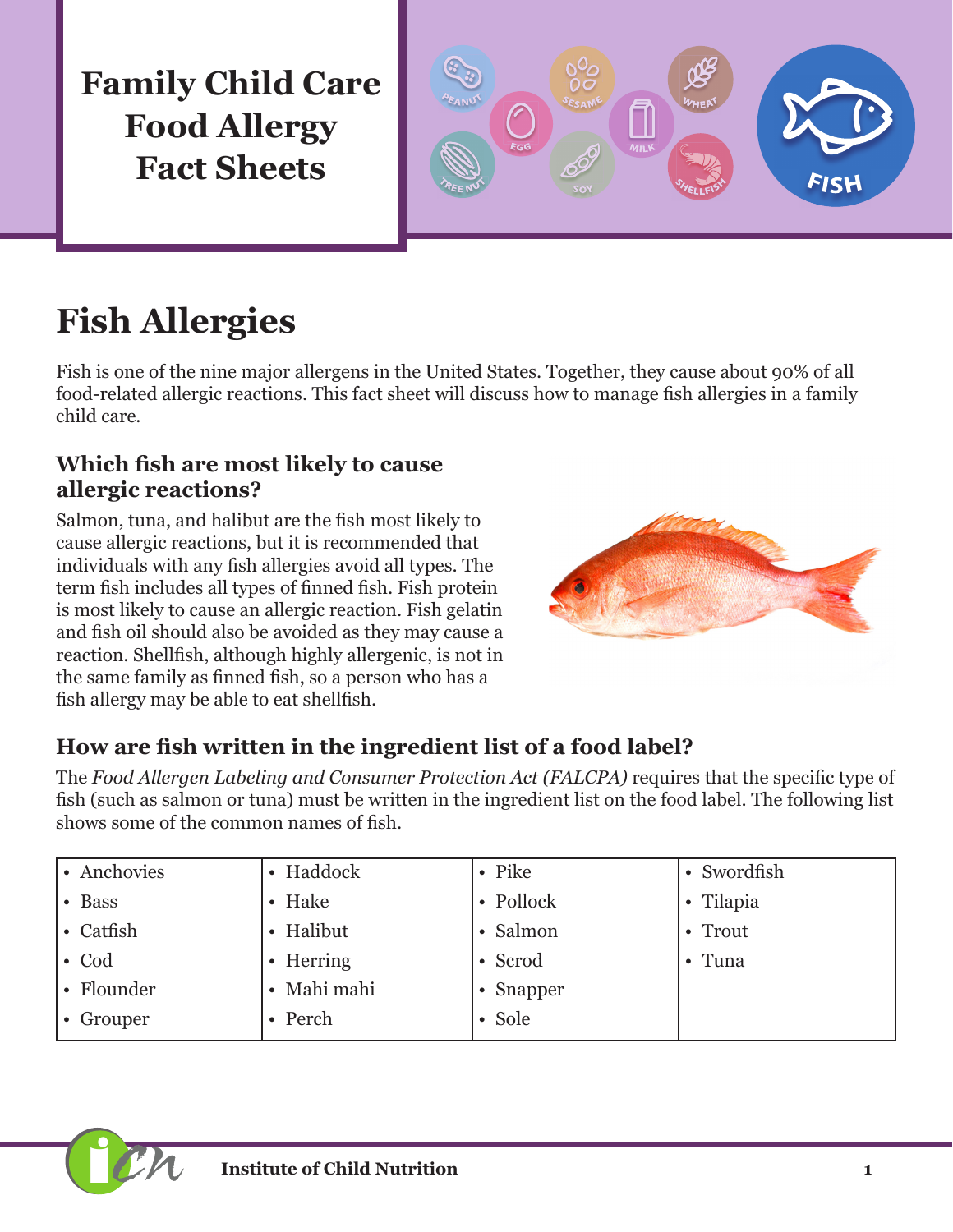### **What foods contain fish?**

It is important to read all food labels to check for fish or fish ingredients. The following chart lists products that may contain fish and should be avoided.

| <b>Fish Foods and Ingredients</b>                                                                                                                                                            |                                                                                                                                                                                          |                                                                                                                                                                 |  |  |
|----------------------------------------------------------------------------------------------------------------------------------------------------------------------------------------------|------------------------------------------------------------------------------------------------------------------------------------------------------------------------------------------|-----------------------------------------------------------------------------------------------------------------------------------------------------------------|--|--|
| • Bouillabaisse<br>• Ceviche (made with finned<br>fish)<br>• Cioppino (fish and<br>shellfish stew)<br>$\bullet$ Fish curry<br>• Fish eggs (caviar, roe)<br>• Fish filet<br>• Fish fried rice | • Fish gelatin, made from<br>the skin and bones of fish<br>(kosher gelatin)<br>$\bullet$ Fish oil<br>• Fish sauces (Nam pla,<br>Nuoc mam)<br>• Fish sticks or nuggets<br>• Fish stir-fry | • Fish stock (fish bouillon,<br>fumet)<br>• Gelfite fish<br>• Imitation crab/seafood,<br>surimi (usually made from<br>pollock)<br>• Run Down<br>• Sushi/sashimi |  |  |
| <b>Other Foods, Products, and Ingredients That May Contain Fish</b>                                                                                                                          |                                                                                                                                                                                          |                                                                                                                                                                 |  |  |
| • Barbecue sauce (may<br>contain Worcestershire<br>sauce)<br>• Caesar salad and dressing<br>(contains anchovies)<br>• Deep fried items (risk of<br>cross-contact)                            | $\cdot$ Egg rolls<br>$\bullet$ Gumbo<br>• Items fortified with EPA or<br>DHA (omega-3 fatty acids)<br>derived from fish/fish-oil<br>products)                                            | • Paella<br>• Worcestershire sauce<br>(contains anchovies)                                                                                                      |  |  |

Many items may not contain fish but may be produced in a facility where fish is processed or used as an ingredient. As a result, cross-contact with fish may occur. Cross-contact is the accidental transfer of allergens to an allergen-free food or surface. Do not give a food to a child with a fish allergy that is labeled with an advisory statement such as being produced or manufactured in a facility with fish. If going on a field trip or ordering out food, avoid seafood restaurants because the possibility of crosscontact is very high.

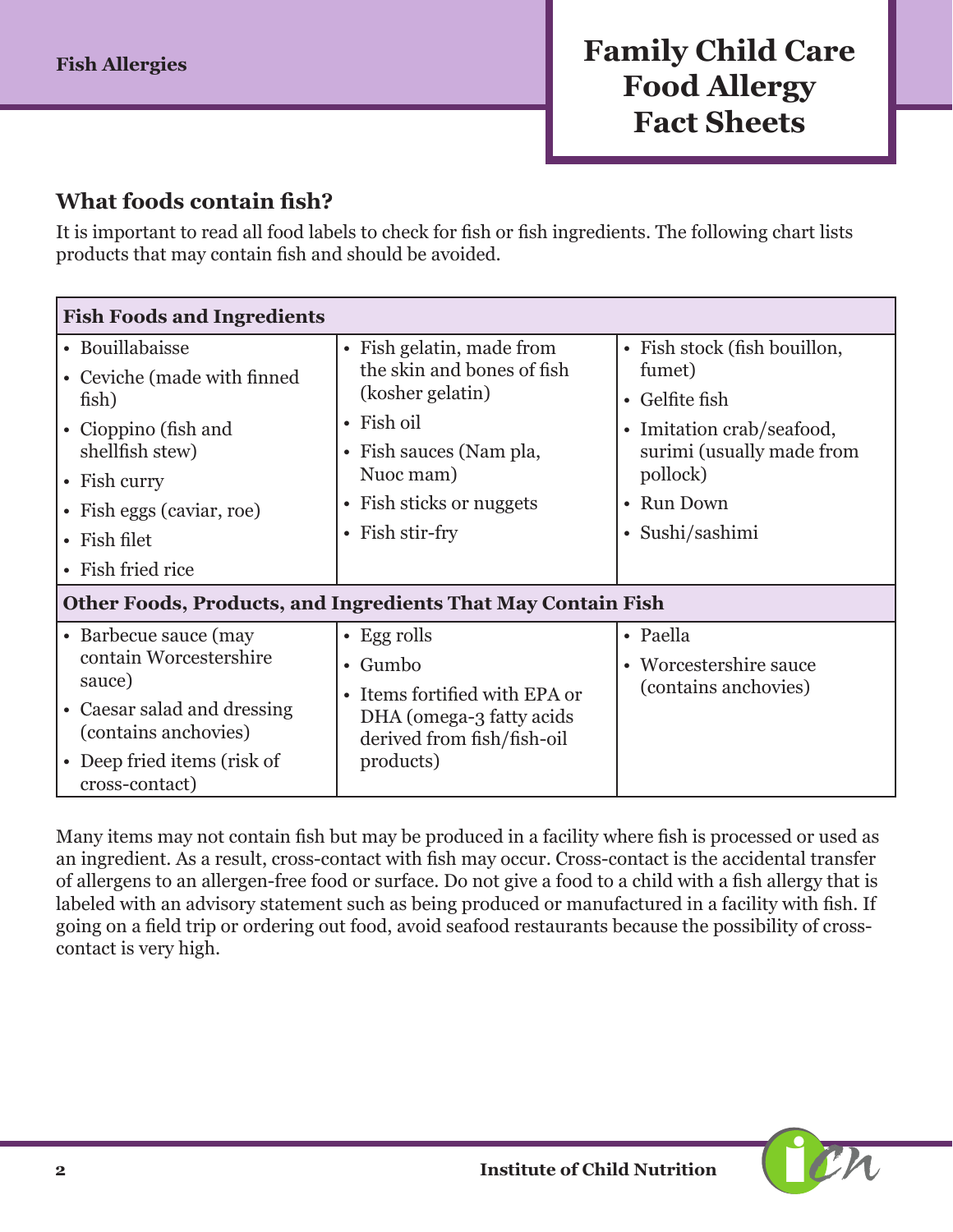# **Family Child Care Fish Allergies Food Allergy Fact Sheets**

### **What substitutes can be used for fish in meals?**

The following chart lists common menu items and condiments that may be used as safe substitutes for items that contain fish. Always carefully read ingredient lists, even for foods that do not usually contain fish.

| <b>Menu Items and Condiments That May</b><br><b>Contain Fish*</b>                                       | <b>Possible Substitutes*†</b>                                                    |
|---------------------------------------------------------------------------------------------------------|----------------------------------------------------------------------------------|
| Caesar salad dressing (contains anchovies),<br>Worcestershire sauce (contains anchovies),<br>fish sauce | Dressings and sauces that do not contain fish<br>(Italian, honey mustard, ranch) |
| Curry, fried rice, or stir-fried dishes with fish<br>or fish sauce                                      | Curry, fried rice, or stir-fried dishes without fish<br>or fish sauce            |
| Fish fillet                                                                                             | Beef, pork, poultry, shellfish, beans, peas,<br>legumes                          |
| Fish sticks or nuggets                                                                                  | Chicken nuggets, patties                                                         |
| Tuna salad                                                                                              | Chicken, turkey, egg salad                                                       |

\*All meals and snacks claimed for reimbursement must meet the Child and Adult Care Food Program (CACFP) meal pattern requirements. Please visit [www.fns.usda.gov/cacfp/meals-and-snacks](http://www.fns.usda.gov/cacfp/meals-and-snacks) for more information. For children with food allergies, providers are required to provide meal modifications as stated in the child's medical statement signed by a State licensed healthcare professional. Meal modifications may require providing meals and snacks that do not meet CACFP meal pattern requirements. These meals are reimbursable as long as there is a medical statement on file documenting the necessary accommodations. Providers may choose to accommodate food-related disabilities without a signed medical statement if the meal modifications still meet the meal pattern requirements. Refer to the *Family Child Care Food Allergy Fact Sheets – Accommodating Children with Food Allergies* for more information.

†Always review the ingredient list to verify ingredients and check for possible cross-contact.

## **How can cross-contact affect a child with fish allergies?**

Cross-contact is a concern for all allergens, but there are a few specific concerns related to fish allergies. Deep-fat frying is not an allowable method of cooking in family child care, but if fish is fried or sautéed in a pan, the cooking oil can become contaminated. If serving children with fish allergies, never cook other food in the same oil that was used to cook fish. Additionally, fish proteins can become airborne in steam from cooking, so be careful not to expose a child with a fish allergy to the steam.

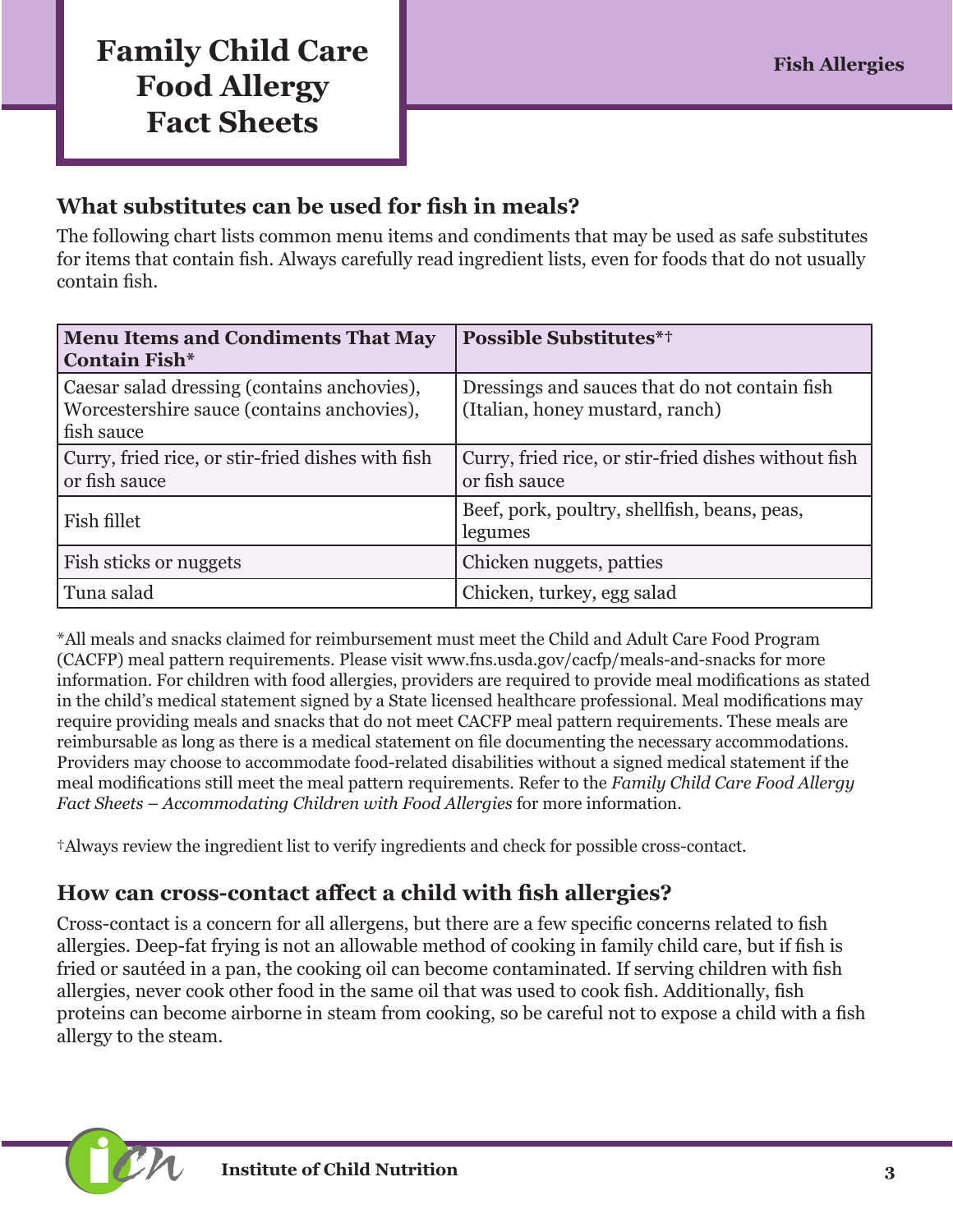# **Fish Allergies** *Family Child Care* **Food Allergy Fact Sheets**

#### **References**

- Asthma and Allergy Foundation of America. (2019, March 21). *Fish allergies.*  <https://acaai.org/allergies/types/food-allergies/types-food-allergy/fish-allergy>
- Centers for Disease Control and Prevention. (2013). *Voluntary guidelines for managing food allergies in schools and early care and education programs.* <https://www.cdc.gov/healthyschools/foodallergies/index.htm>
- Cleveland Clinic. (2019, January 2). *Omega-3 fatty acids.* <https://my.clevelandclinic.org/health/articles/17290-omega-3-fatty-acids>
- Food Allergy Research & Education. (2020). *Your guide to food allergy.*  <https://www.foodallergy.org/resources/field-guide-english>
- Food Allergy Research & Education. (2021). *With the stroke of President Biden's pen, FASTER Act for sesame labeling becomes law.* [https://www.foodallergy.org/media-room/stroke-president-bidens-pen-faster-act-sesame](https://www.foodallergy.org/media-room/stroke-president-bidens-pen-faster-act-sesame-labeling-becomes-law)[labeling-becomes-law](https://www.foodallergy.org/media-room/stroke-president-bidens-pen-faster-act-sesame-labeling-becomes-law)
- Food Allergy Research & Education. (n.d.). *Fish allergy.*  [https://www.foodallergy.org/living-food-allergies/food-allergy-essentials/common-allergens/](https://www.foodallergy.org/living-food-allergies/food-allergy-essentials/common-allergens/fish) [fish](https://www.foodallergy.org/living-food-allergies/food-allergy-essentials/common-allergens/fish)
- Institute of Child Nutrition. (2020, June 23). *Food allergies for schools: Fish allergies.* <https://www.theicn.org/foodsafety>
- Kids Health from Nemours. (2018, August). *Fish allergy.*  <https://kidshealth.org/en/parents/fish-allergy.html>
- U.S. Department of Agriculture, Food and Nutrition Service. (2013, July 16). *Nutrition standards for CACFP meals and snacks.* <https://www.fns.usda.gov/cacfp/meals-and-snacks>
- U.S. Department of Agriculture, Food and Nutrition Service. (2017, June 22). *Modifications to accommodate disabilities in CACFP and SFSP.* <https://www.fns.usda.gov/modifications-accommodate-disabilities-cacfp-and-sfsp>
- U. S. Food and Drug Administration. (2018, July 16). *Food Allergen Labeling and Consumer Protection Act of 2004 (FALCPA).* [https://www.fda.gov/Food/GuidanceRegulation/GuidanceDocumentsRegulatoryInformation/](https://www.fda.gov/Food/GuidanceRegulation/GuidanceDocumentsRegulatoryInformation/Allergens/ucm106187.htm) [Allergens/ucm106187.htm](https://www.fda.gov/Food/GuidanceRegulation/GuidanceDocumentsRegulatoryInformation/Allergens/ucm106187.htm)
- U.S. Food and Drug Administration. (2021, May 5). *Food allergies.*  <https://www.fda.gov/food/food-labeling-nutrition/food-allergies>
- U.S. Library of Congress. (2021). *Summary: S.578 FASTER Act of 2021.* [https://www.congress.gov/bill/117th-congress/senate-bill/578?q=%7B%22search%22%3A%5](https://www.congress.gov/bill/117th-congress/senate-bill/578?q=%7B%22search%22%3A%5B%22S.+578%22%5D%) [B%22S.+578%22%5D%7D&s=1&r=1](https://www.congress.gov/bill/117th-congress/senate-bill/578?q=%7B%22search%22%3A%5B%22S.+578%22%5D%)